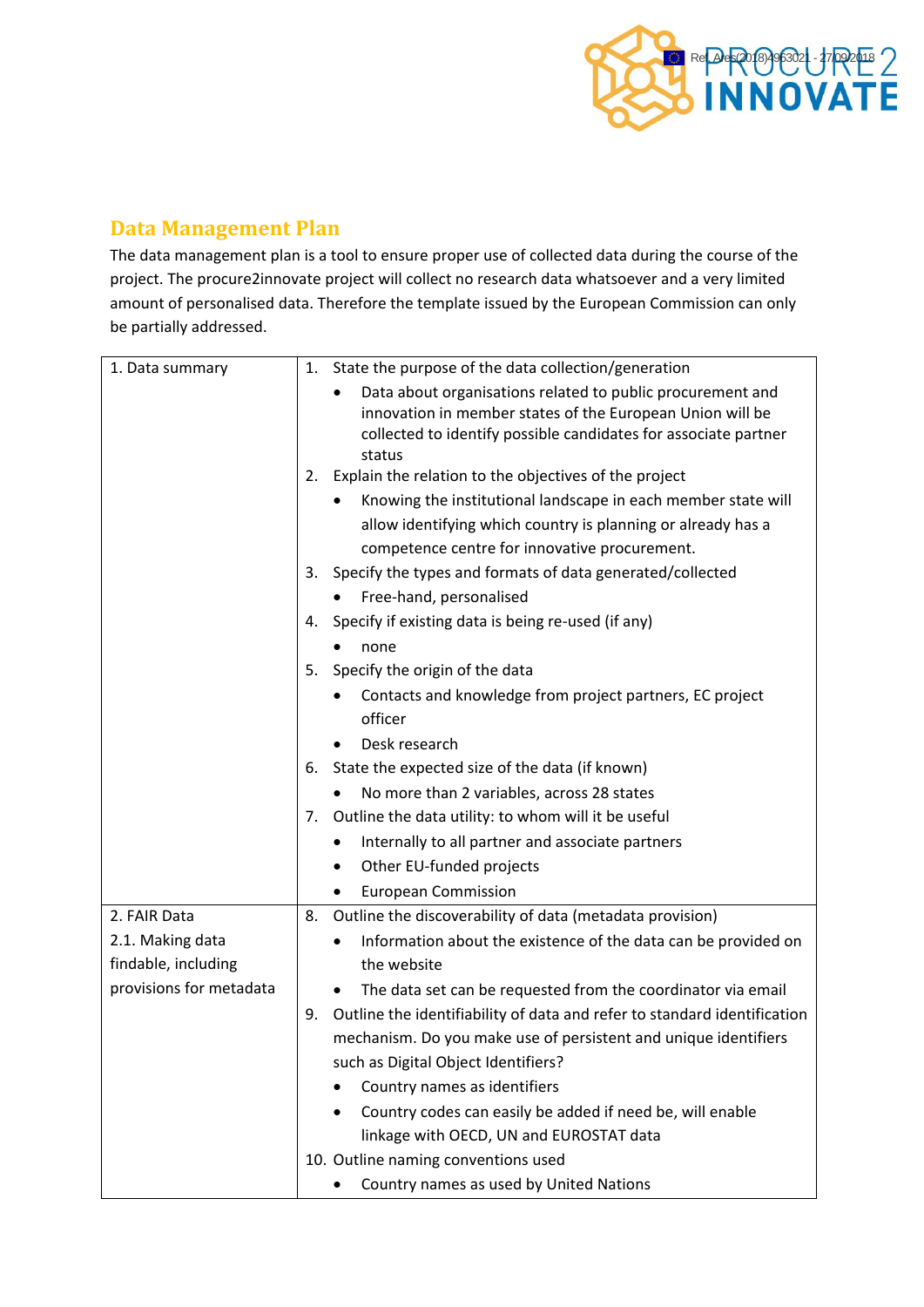

|                           | 11. Outline the approach towards search keyword                          |
|---------------------------|--------------------------------------------------------------------------|
|                           | none                                                                     |
|                           | 12. Outline the approach for clear versioning                            |
|                           | Only one version will be available by the end of the project             |
|                           | 13. Specify standards for metadata creation (if any). If there are no    |
|                           | standards in your discipline describe what type of metadata will be      |
|                           | created and how                                                          |
|                           | none                                                                     |
| 2.2 Making data openly    | 14. Specify which data will be made openly available? If some data is    |
| accessible                | kept closed provide rationale for doing so                               |
|                           | none                                                                     |
|                           | 15. Specify how the data will be made available                          |
|                           | (see question 8)                                                         |
|                           | 16. Specify what methods or software tools are needed to access the      |
|                           | data? Is documentation about the software needed to access the           |
|                           | data included? Is it possible to include the relevant software (e.g. in  |
|                           | open source code)?                                                       |
|                           | Excel spreadsheet                                                        |
|                           | 17. Specify where the data and associated metadata, documentation        |
|                           | and code are deposited                                                   |
|                           | Participant Portal and secure BME server                                 |
|                           | 18. Specify how access will be provided in case there are any            |
|                           | restrictions                                                             |
|                           | n/a                                                                      |
| 2.3. Making data          | 19. Assess the interoperability of your data. Specify what data and      |
| interoperable             | metadata vocabularies, standards or methodologies you will follow        |
|                           | to facilitate interoperability.                                          |
|                           | n/a                                                                      |
|                           | 20. Specify whether you will be using standard vocabulary for all data   |
|                           | types present in your data set, to allow inter-disciplinary              |
|                           | interoperability? If not, will you provide mapping to more               |
|                           | commonly used ontologies?                                                |
|                           | Country names as used by United Nations, country codes can               |
|                           | easily be added if need be                                               |
| 2.4. Increase data re-use | 21. Specify how the data will be licensed to permit the widest reuse     |
| (through clarifying       | possible                                                                 |
| licences)                 | The data will be openly available to the public (non-commercial          |
|                           | use)                                                                     |
|                           | 22. Specify when the data will be made available for re-use. If          |
|                           | applicable, specify why and for what period a data embargo is            |
|                           | needed                                                                   |
|                           | No embargo                                                               |
|                           | 23. Specify whether the data produced and/or used in the project is      |
|                           |                                                                          |
|                           | useable by third parties, in particular after the end of the project? If |